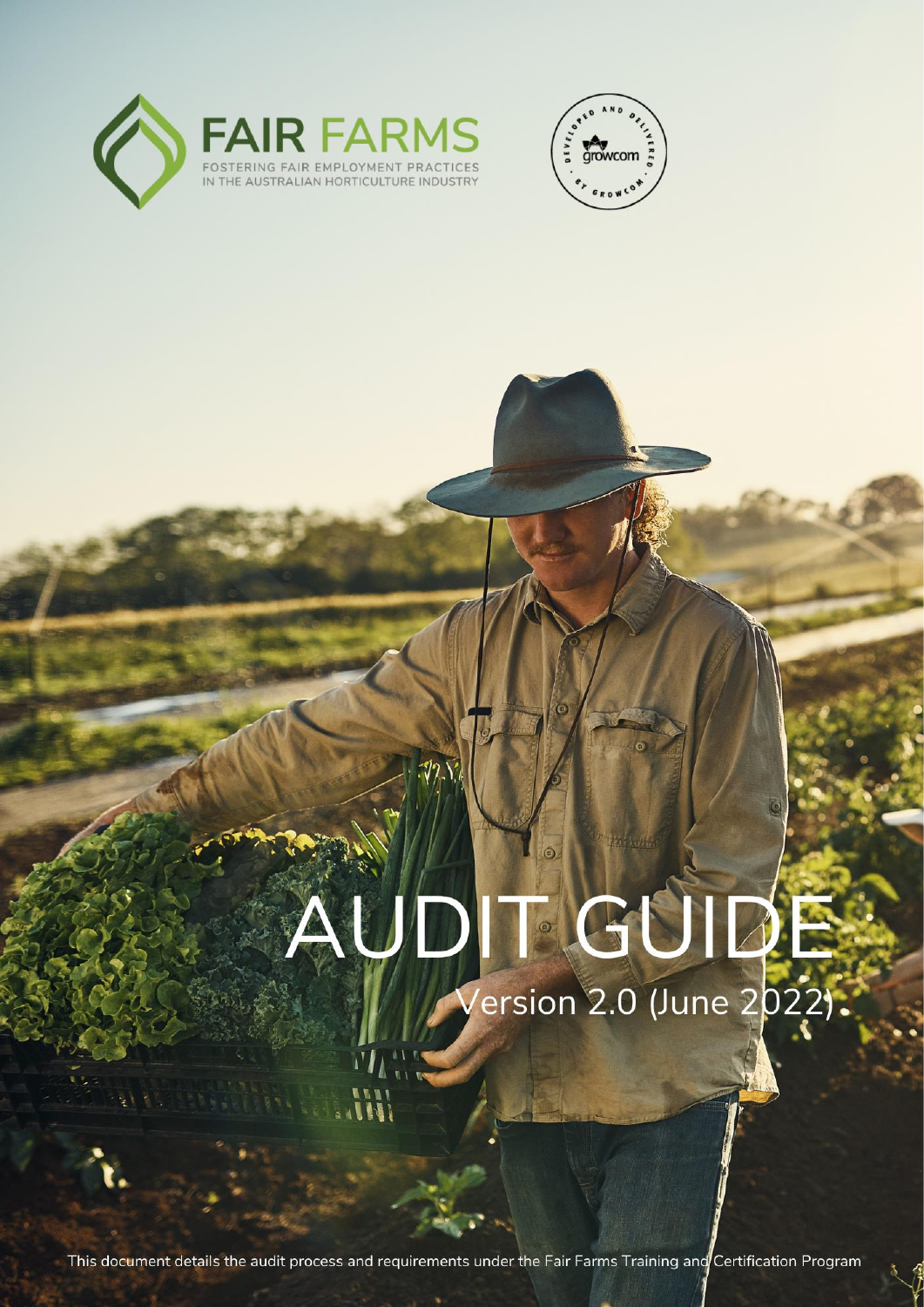# **Contents**

| 1.  |  |
|-----|--|
| 2.  |  |
| 3.  |  |
| 4.  |  |
| 5.  |  |
| 6.  |  |
| 7.  |  |
| 8.  |  |
| 9.  |  |
| 10. |  |
| 11. |  |
| 12. |  |
| 13. |  |
| 14. |  |
| 15. |  |
| 16. |  |
| 17. |  |
| 18. |  |
| 19. |  |
| 20. |  |
| 21. |  |
| 22. |  |
| 23. |  |
| 24. |  |
| 25. |  |
| 26. |  |
| 27. |  |
| 28. |  |
| 29. |  |
|     |  |

Fair Farms Audit Guide - Version 2.0 - June 2022 | Copyright © Growcom Australia

 $\overline{2}$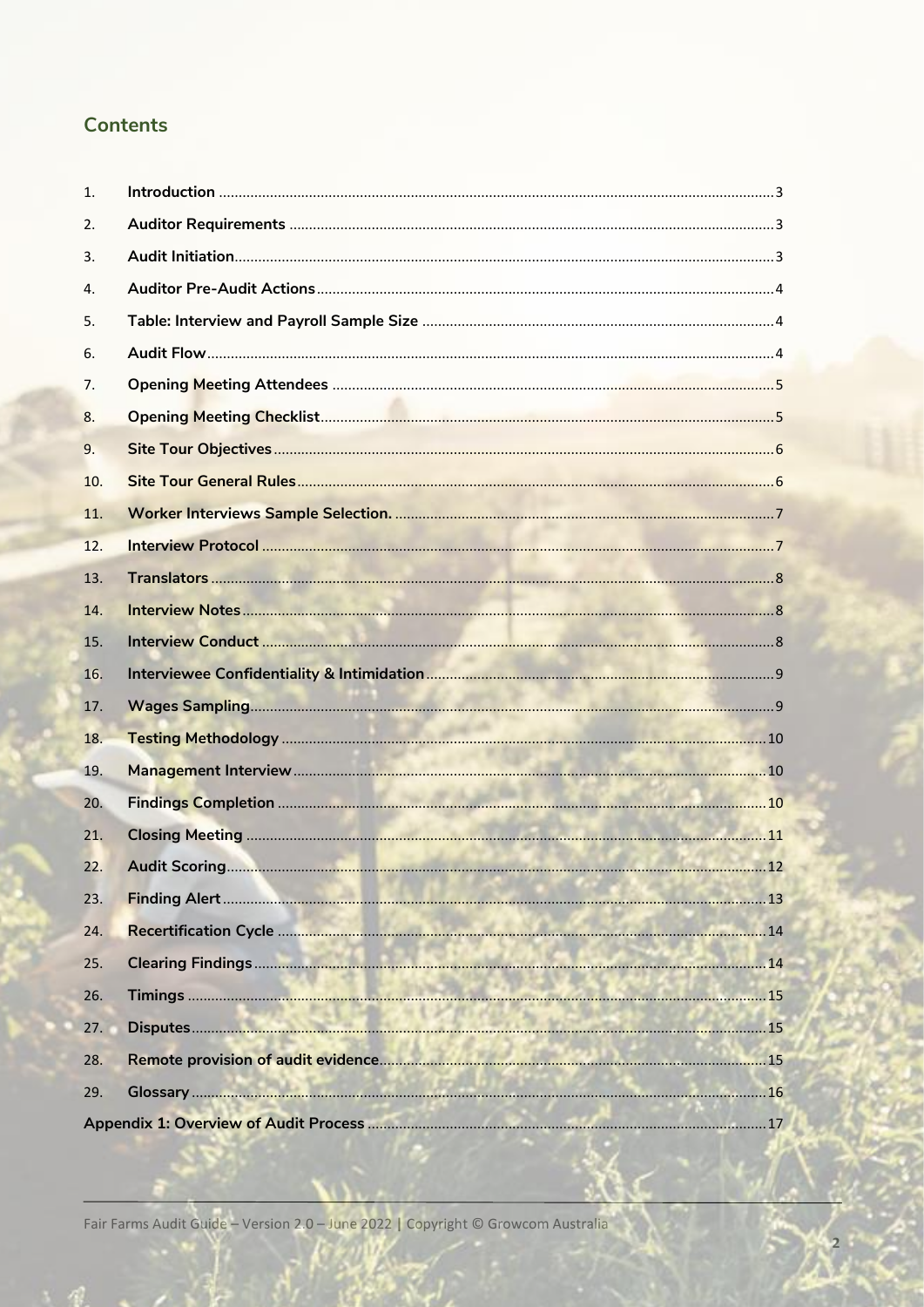## <span id="page-2-0"></span>1. **Introduction**

Queensland Fruit and Vegetable Growers Ltd trading as Growcom Australia (Growcom / Fair Farms) is implementing the Fair Farms Training and Certification Program (Fair Farms Program / Program).

The objective of the Fair Farms Program is fostering fair and responsible employment practices across the Australian horticulture industry. The Program aims to support a transition towards stronger workplace compliance which will lead to improved employment practices, fairer treatment of workers and reduced risk of worker exploitation and other human rights violations.

This Fair Farms Audit Guide describes the Fair Farms audit process and requirements and is to be read in conjunction with the Fair Farms Rules, the Fair Farms Standard, and the Audit Checklist, as amended from time to time.

The Fair Farms Scheme documentation is under continuous review by the Fair Farms Technical Steering Committee and key stakeholder groups and will be updated on a regular basis.

Capitalised terms used in this document have the meaning given to them in the Glossary in Section 28.

## <span id="page-2-1"></span>2. **Auditor Requirements**

All auditors undertaking Fair Farms audits must be employed or contracted by a Fair Farms approved Certification Body and must meet the competency requirements set out in the Fair Farms Auditor/Reviewer Competency Framework as amended from time to time.

## <span id="page-2-2"></span>3. **Audit Initiation**

- 3.1. Audits are requested ('initiated") by the Participating Business Unit (PBU) as the client.
- 3.2. A list of approved Certification Bodies ("auditors") will be made available by Fair Farms as the Scheme Owner.
- 3.3. The PBU is free to obtain as many quotations as it wishes from the list of approved Certification Bodies.
- 3.4. Certification Bodies may require PBUs to complete a formal audit request form to confirm details such as Site location, business sector, workers numbers, provision of accommodation, use of Labour Hire Providers, languages spoken etc.
- 3.5. It is not compulsory for a Certification Body to accept a PBU's request; in this event they refer the PBU back to the list of approved Certification Bodies.
- 3.6. If they wish to proceed, the auditor will respond to requests:
	- Detailing availability
	- Providing a quote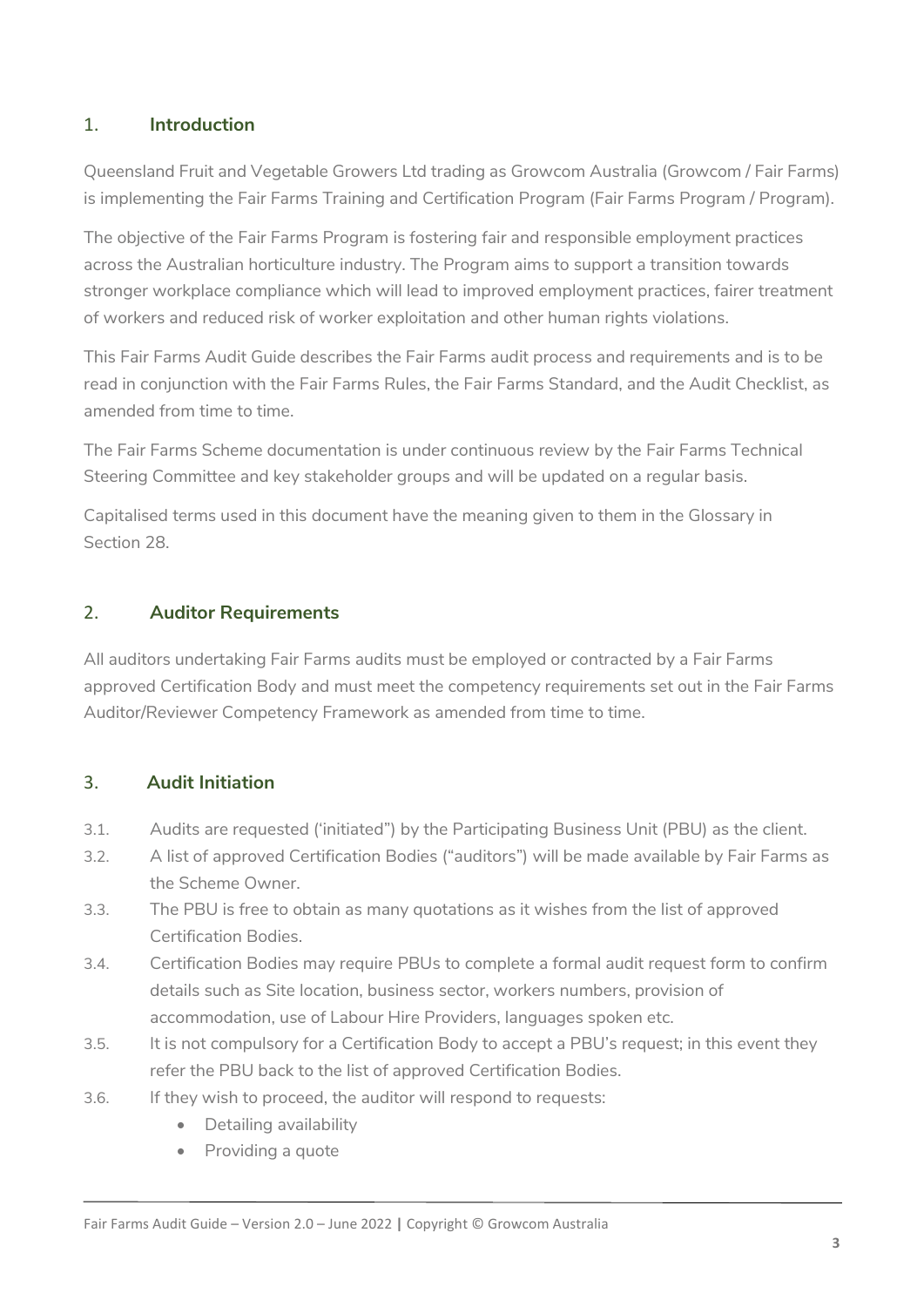- Providing full terms & conditions
- 3.7. Quotations must detail all potential charges, even if contingent. Charges not detailed in the quote may not be later invoiced unless a signed amendment form can be provided.

## <span id="page-3-0"></span>4. **Auditor Pre-Audit Actions**

- 4.1. Prior to an audit the auditor is required to:
	- Review client application form
	- Familiarise themselves with the client's location and business
	- Confirm sample sizes for payroll testing and interviews
	- Review prior Fair Farms or other social & ethical audit reports to identify potential ongoing issues
	- Arrange translator (if required)
	- Inform the client if a witness auditor is attending (if applicable)
	- Confirm with client arrival time day one
	- Ensure client has been issued with pre-audit checklist

## <span id="page-3-1"></span>5. **Table: Interview and Payroll Sample Size**

| Number of Workers<br>$\sqrt{$ inc. agency casuals<br>exc. Management) | <b>Individual</b><br><b>Interviews</b><br>Required | Group<br><b>Interviews</b><br>of 5 | Total<br><b>Interviews</b> | Sample<br>for<br>payroll<br>testing | Facility<br>Tour? |
|-----------------------------------------------------------------------|----------------------------------------------------|------------------------------------|----------------------------|-------------------------------------|-------------------|
| $1 - 25$                                                              | 5                                                  | 0                                  | 5                          | 5                                   | Yes               |
| $26 - 50$                                                             |                                                    | 4                                  | 12                         | 7                                   | Yes               |
| $50 - 100$                                                            | 10                                                 | $\overline{2}$                     | 20                         | 10                                  | Yes               |
| For every 1-250                                                       | $+5$                                               | $+1$                               | $+10$                      | $+5$                                | Yes               |
| above                                                                 |                                                    |                                    |                            |                                     |                   |

#### <span id="page-3-2"></span>6. **Audit Flow**

- 6.1. To maximise efficiency the audit should ideally follow the following flow:
	- Opening Meeting including Safety Briefing
	- Site Tour
	- Worker Interviews
	- Documentation Review
	- Eligibility Testing
	- Payroll Testing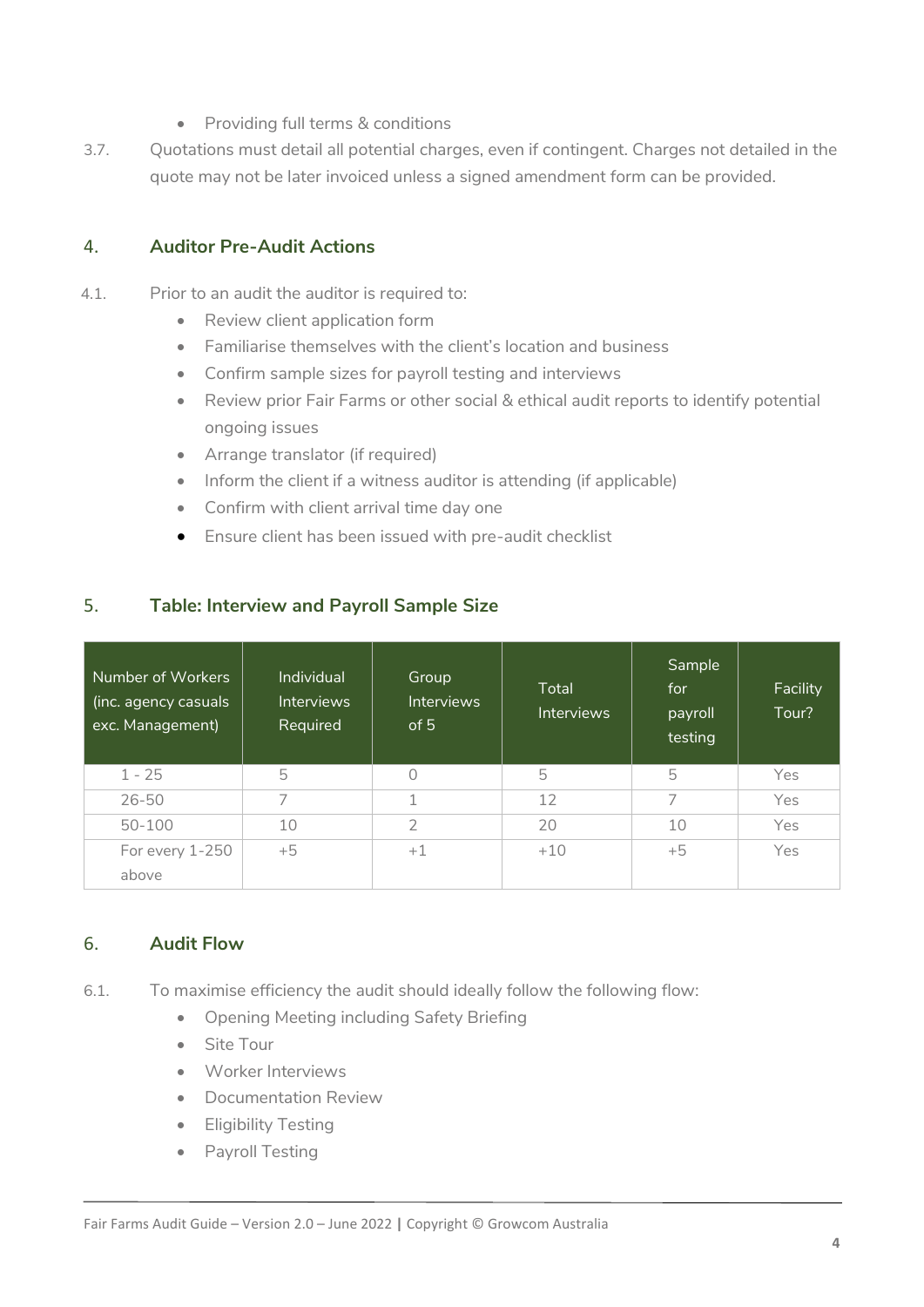- Management Interview
- Prepare Report & Findings
- Closing Meeting
- 6.2. The flow should be discussed at the opening meeting with management, and any reasonable amendments for operational reasons accommodated.

## <span id="page-4-0"></span>7. **Opening Meeting Attendees**

- 7.1. The opening meeting should be attended by:
	- A member of senior management nominated to represent the business during the audit.
	- Functional / departmental managers who will play a significant part in the completion of the audit e.g. HR Manager, WHS Manager, Payroll Manager
	- Trade Union representative (if present at the Site)
	- Workers Association representative (if present at the Site)
	- Witness auditors (if allocated to the audit)
- 7.2. The following should not attend opening meetings:
	- Labour Hire Providers / their agents
	- Workers

## <span id="page-4-1"></span>8. **Opening Meeting Checklist**

- 8.1. Introduction all attendees to state name and position, confirmation any Trade Union / Workers Association affiliations (if present at Site).
- 8.2. Overview of purpose of audit to audit against Fair Farms Standard and identify areas for improvement.
- 8.3. Confirm requirement for access to all records, workers, and Site locations
- 8.4. Confirm confidentiality of audit report and findings and that report and findings will be provided by Fair Farms to nominated Registered Buyers where such authorisation has been provided.
- 8.5. Request permission for photographs to be taken as part of audit (provided they are not commercially sensitive or identify individuals).
- 8.6. Confirm all workers have been informed of the audit and request an organisational chart and list of workers who will present during the day and what their shifts are (this will facilitate picking wage and interview samples).
- 8.7. Explain the confidential nature of interviews and management responsibilities in relation to them.
- 8.8. Agree who will accompany the auditor(s) during the site tour. Conduct Safety Briefing.
- 8.9. Confirm if the PBU/client provides workers accommodation, whether on-site or off-site.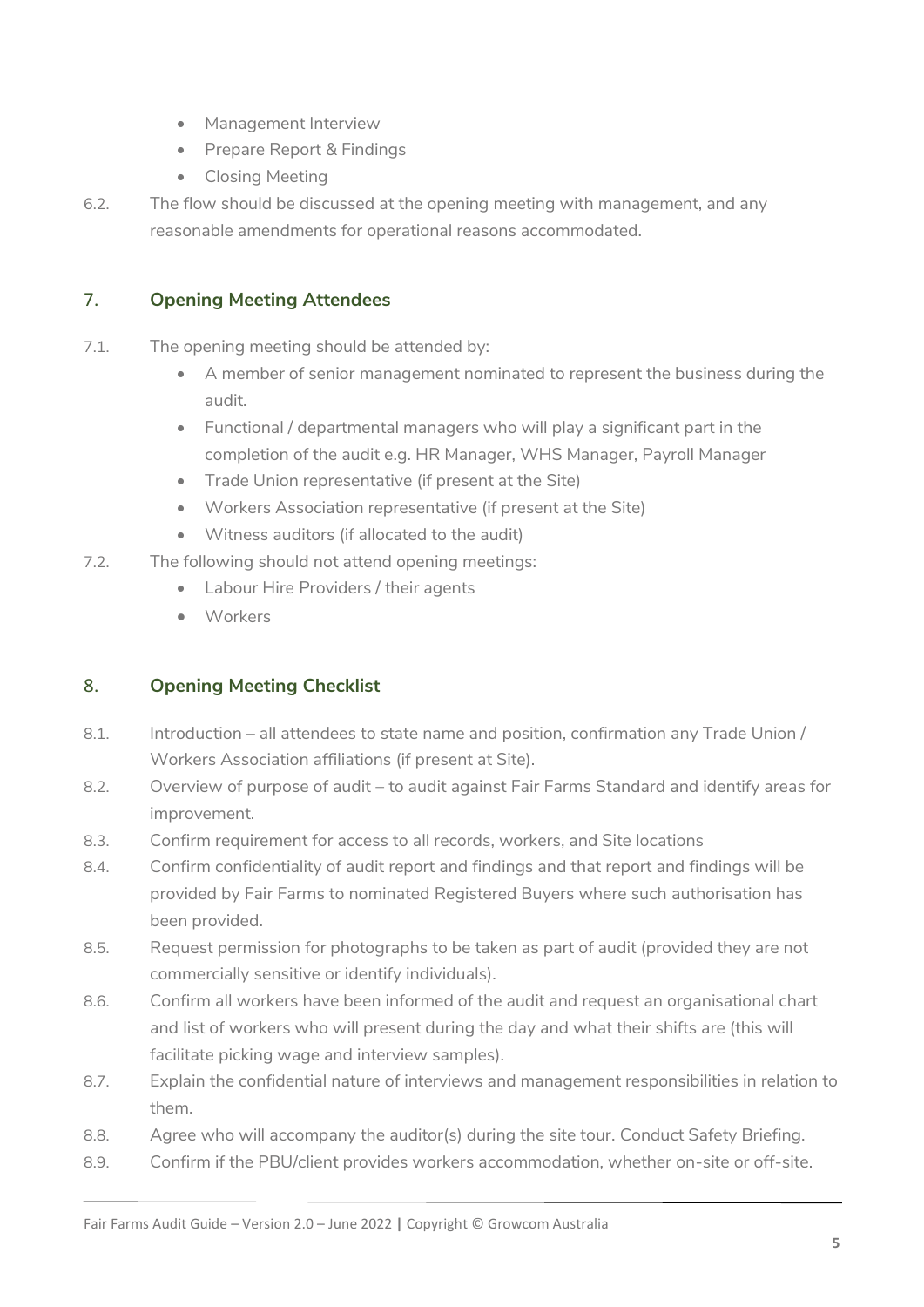- 8.10. Confirm proposed time of closing meeting.
- 8.11. Ask if attendees have any other questions.

## <span id="page-5-0"></span>9. **Site Tour Objectives**

- 9.1. The site tour is an essential part of the audit process, particularly in relation to the identification of physical audit issues (e.g. health & safety compliance, hygiene) and potential issues over worker eligibility (e.g. youth workers).
- 9.2. Specific objectives are to:
	- Understand the business flow
	- Review the physical health & safety environment
	- Review workers accommodation where applicable
	- Confirm that vulnerable worker groups (e.g. youth workers or immigrant workers) have been identified
	- Question managers and workers on audit issues as they arise.

#### <span id="page-5-1"></span>10. **Site Tour General Rules**

- 10.1. The auditor should be accompanied on the site tour by a business representative familiar with the site and its safety protocols. Normally this would a senior WHS or Operations Manager.
- 10.2. The auditor should have access to all areas of the Site unless there is a valid legal, practical (e.g. high-risk chemical or radioactive area) or business reason (e.g. would stop production). Unreasonable refusal to access an area should be reported as refusal of access.
- 10.3. The auditor is encouraged to engage with managers and workers during the tour and ask questions where this is practical. The auditor should use the Site Tour to select the interview sample
- 10.4. The Site should provide suitable PPE where necessary and the auditor is required to wear it accordingly.
- 10.5. The auditor may take photographic evidence other than if it is likely to breach commercial confidentiality or identifies workers.
- 10.6. Auditors are not to enter any area or undertake any activity that poses a threat to their wellbeing.
- 10.7. Discuss Findings with management and workers as they are raised, keeping in mind the need to protect workers from the risk of reprisal.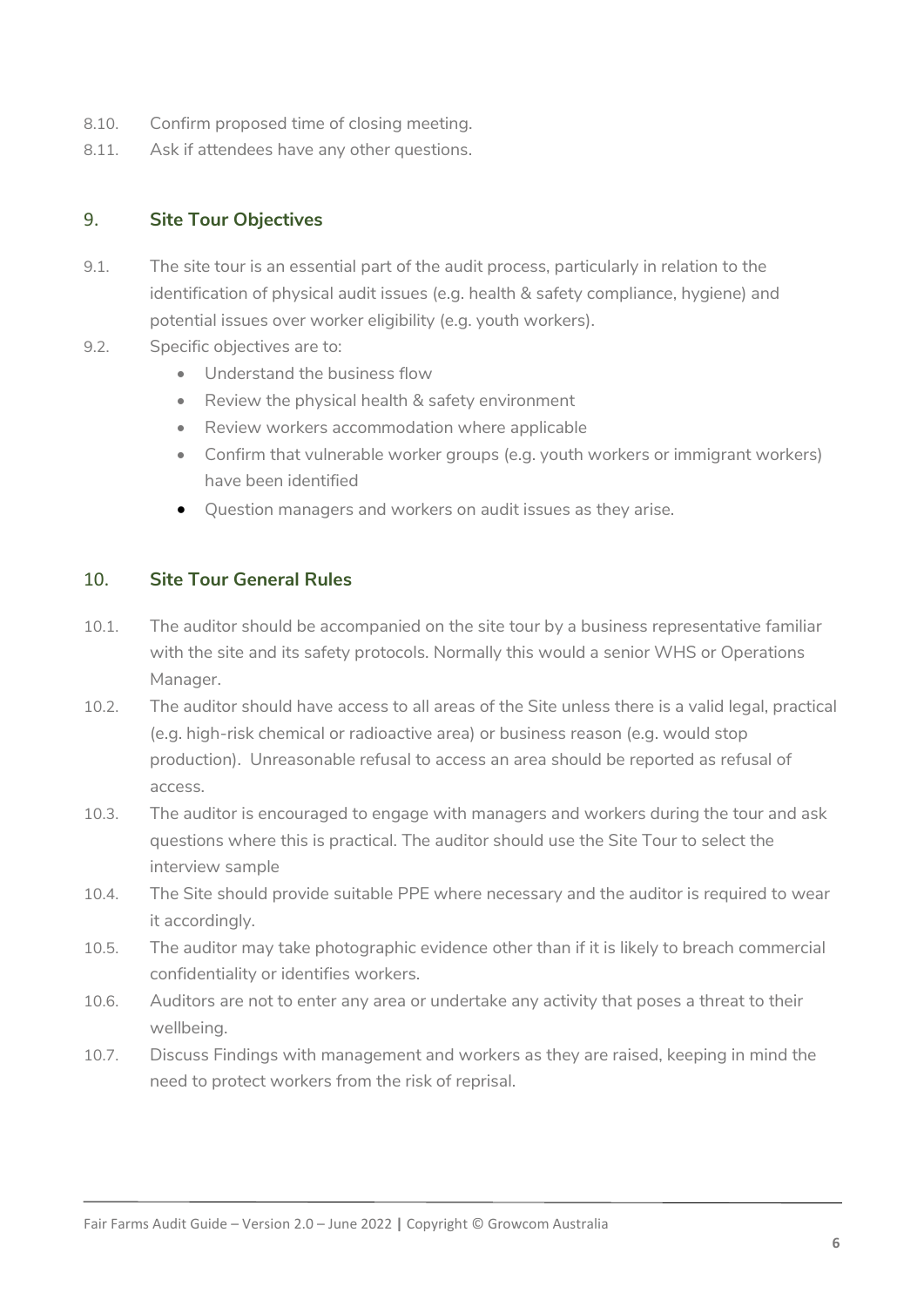## <span id="page-6-0"></span>11. **Worker Interviews Sample Selection.**

- 11.1. Workers' interviews lie at the heart of the audit process. The interviews are key both to confirming suspected non-compliances and raising issues not identified via other audit procedures
- 11.2. Interview samples are based upon the Site's number of workers (see Table: Interview and Payroll Sample Size)
- 11.3. Workers selected to take part in interviews must be by the Auditor only, and never by Management.
- 11.4. Refusal of Management to allow an Auditor to conduct an interview with a selected worker is considered denial of access and should be reported as a Finding.
- 11.5. The following should be considered when selecting interview samples:
	- Gender balance
	- Ethnicity / nationality
	- Age distribution of workforce
	- Length of service
	- Union or non-union members (or worker association)
	- Directly employed or via labour hire provider
	- Workers from different departments within the facility
	- Workers at different grades / seniority
	- Workers from different shifts
	- Disabled workers
	- Pregnant or post-natal workers
	- Type of employment (permanent and casual)
- 11.6. The selected sample should reflect the above considerations i.e. be representative of the work force.
- 11.7. The Auditor should determine whether they are to be an individual interview or part of a group interview.
- 11.8. The selection should be made as late as practically possible to avoid any potential Management coaching or intimidation.
- 11.9. Once a worker has been selected for interview they may decline to attend. In this case, an alternative worker should be identified. If a worker attends an interview but leaves during that interview, then an additional worker is not required to be selected.
- 11.10. As a guide, worker interviews should take no less than 15 minutes.

## <span id="page-6-1"></span>12. **Interview Protocol**

12.1. Interviews must take place in a location which is secure and comfortable.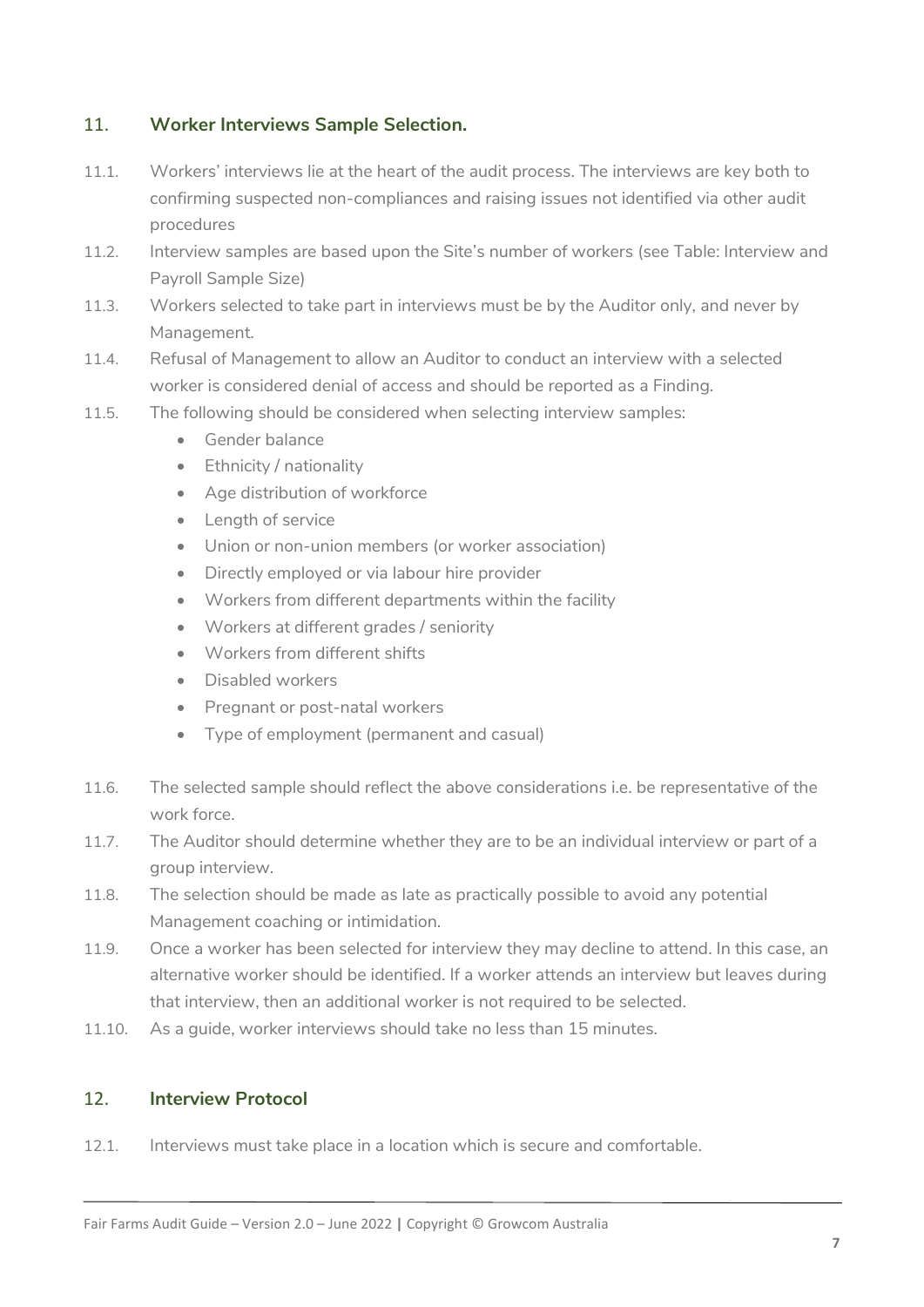- 12.2. Management or third parties must not attend an interview under any circumstances.
- 12.3. Management or third parties must remove themselves from the vicinity of the interview location for the duration of the interview. Loitering is to be reported as potential intimidation.
- 12.4. Witness Auditor(s) either from the Certification Body or the Program Owner may attend but they must not under any circumstances take part in the actual interview and must restrict note taking to the performance of the Auditor's duties only.

## <span id="page-7-0"></span>13. **Translators**

- 13.1. All interviews must be conducted in English.
- 13.2. Where the auditor has sufficient command of the language of a non-English speaking worker, the interview may be conducted in that language.
- 13.3. If workers are not proficient in at least conversational English, then a translator must be used.
- 13.4. The translator must be sourced by the Certification Body and be independent of both the Participant and the Certification Body.
- 13.5. The appointed translator must agree not to take notes as part of their appointment.
- 13.6. Management may not provide a translator from their workforce or independently.
- 13.7. During an interview comment translated by the appointed translator are to be noted; informal translation by fellow workers are to be disregarded as unreliable.

#### <span id="page-7-1"></span>14. **Interview Notes**

- 14.1. No audio or audio-visual device may be used to record interviews.
- 14.2. Interview notes may be taken by the Auditor(s) only.
- 14.3. Interview notes may not under any circumstances be shared with Management or third parties.
- 14.4. Witness Auditors may view notes as part of their duties, but they must not take copies or extracts.
- 14.5. All interview notes (physical and electronic) are to be destroyed 90 (ninety) days after completion of the Audit.

#### <span id="page-7-2"></span>15. **Interview Conduct**

- 15.1. The Auditor(s) must give their full name, role, and Certification Body they represent
- 15.2. Introduce any other audit team members or witness auditors present and their full name, role, and body they represent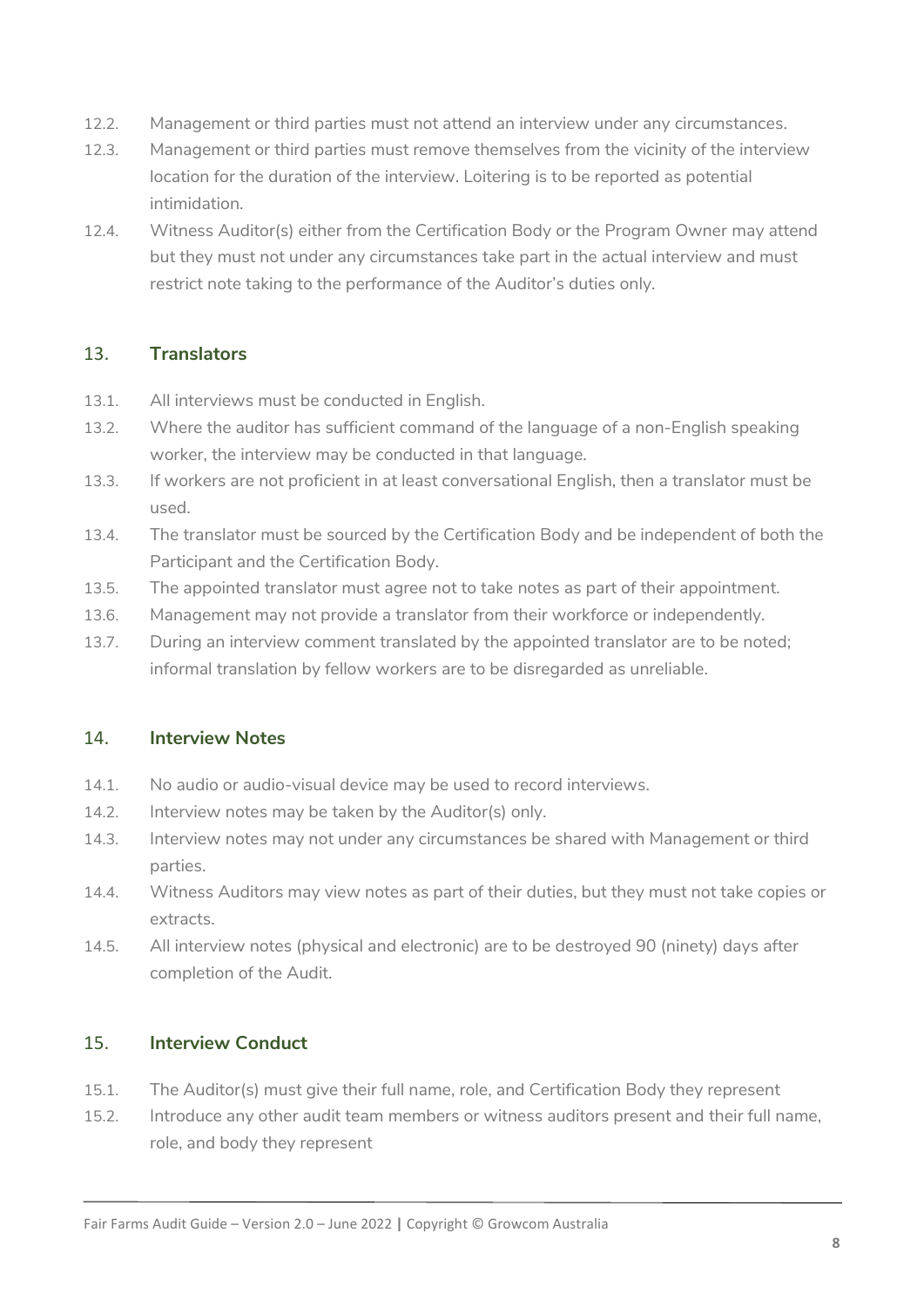- 15.3. Explain the purpose of the audit
- 15.4. Explain that the interview is fully confidential
- 15.5. Guidelines for interview technique:
	- 15.5.1. Try and put the auditee at ease prior to the interview explain that it is the system that is being tested, not the person
	- 15.5.2. Use open ended questions; avoid leading questions
	- 15.5.3. Informal and conversational; not formal or interrogatory
	- 15.5.4. Answer any questions from workers honestly and openly, provided it does not break confidentiality

## <span id="page-8-0"></span>16. **Interviewee Confidentiality & Intimidation**

- 16.1. The names or identifying features of interviewees must never be communicated to Management or used in the audit report findings.
- 16.2. Findings should refer to generic attributes only (e.g. 3 of 12 interviewees stated that….)
- 16.3. Auditors should be alert for signs of
	- 16.3.1. Intimidation or coaching
	- 16.3.2. Rehearsed or coordinated answers
	- 16.3.3. Silent or un-cooperative workers
	- 16.3.4. Significant numbers of workers refusing to be interviewed
	- 16.3.5. Management lingering around interview rooms
	- 16.3.6. Management "debriefing" workers exiting from interview
- 16.4. Where the Auditor has real concerns about the possible adverse treatment of an interviewee they may, as appropriate, choose to:
	- 16.4.1. Contact the Certification Body's executive management for guidance and/or
	- 16.4.2. Contact the Fair Farms executive management for guidance and/or
	- 16.4.3. Choose not to mention the issue in the Closing Meeting so as not to alert local Management immediately (these may be communicated later once an appropriate strategy has been developed).

## <span id="page-8-1"></span>17. **Wages Sampling**

- 17.1. The number of records to be tested will be determined prior to the audit commencing, based upon the number of workers employed at the facility.
- 17.2. Two pay periods should be selected for review:
	- 17.2.1. The most recent monthly cycle, which should also cover peak as audits should only occur during peak production periods.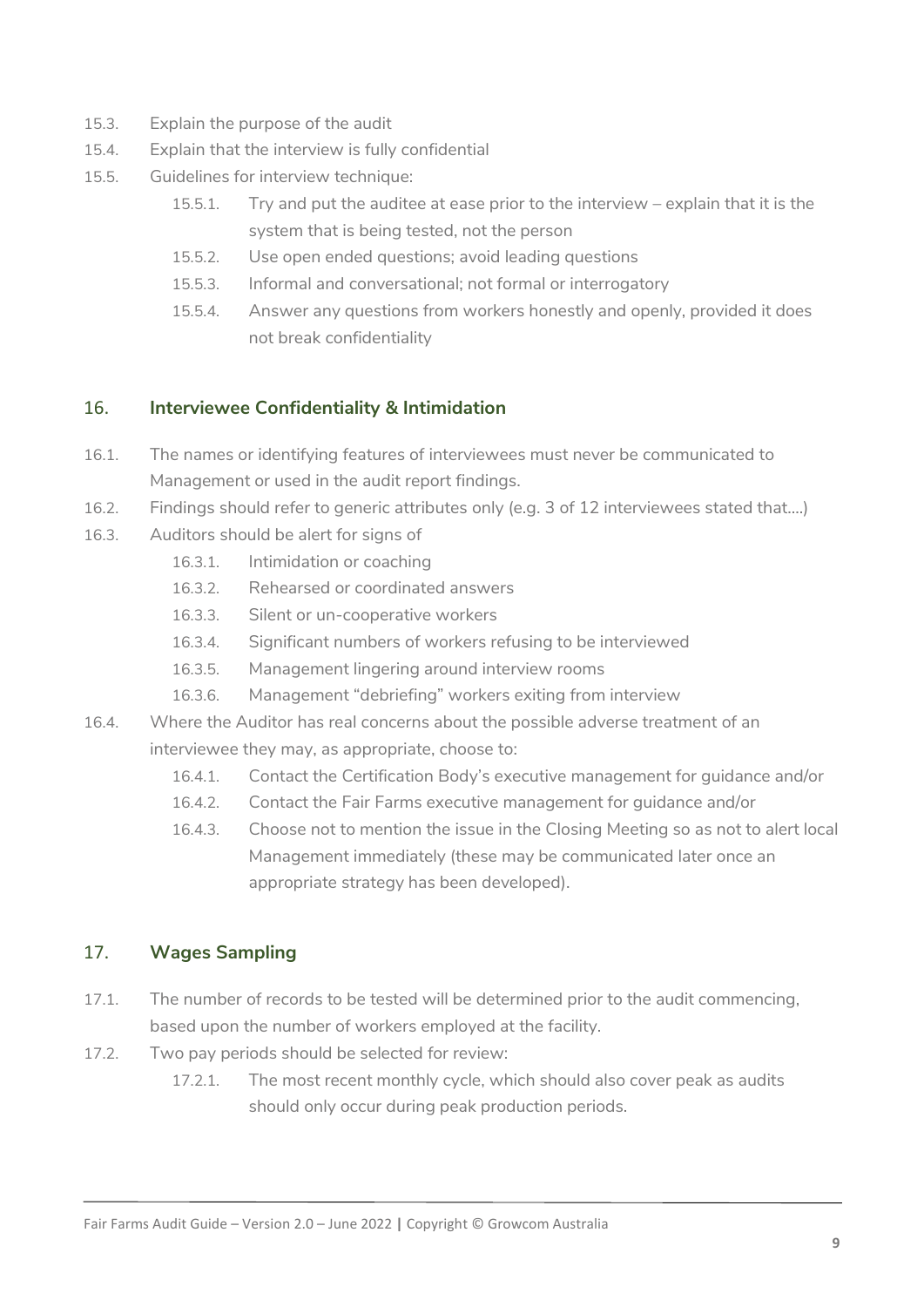- 17.2.2. The pay cycle nearest to six months prior to the current period selected. This will enable a comparable; off-peak period to be reviewed and any changes in pay to be reviewed (e.g. Award increases, minimum wage reviews)
- 17.3. The records of all workers selected for individual interview should be included in the review samples; these should be supplemented by a random selection of other workers records who are not being interviewed.
- 17.4. All wage data and notes (physical and electronic) are to be destroyed 90 (ninety) days after completion of the Audit. Data will be retained longer if a Finding remains outstanding or if there is a dispute.

## <span id="page-9-0"></span>18. **Testing Methodology**

- 18.1. For wages testing the following are in scope:
	- Directly employed workers
	- Labour Hire workers
	- In-house sub-contractors (e.g. canteen, security guards, cleaners)
	- Homeworkers
	- Production sub-contractors
- 18.2. Excluded from testing are:
	- Owner managers
	- Directors
	- Salaried managers
	- Third party transport providers
	- Third party suppliers of goods and services

#### <span id="page-9-1"></span>19. **Management Interview**

19.1. The management interview is an opportunity for the auditor to clarify any unresolved issues that are outstanding prior to formally raising them as Findings. This gives management the opportunity to explain and provide further evidence as required, and for the auditor to finalise their position on potential Findings. The auditor should aim to present multiple sources of evidence for a potential Finding.

#### <span id="page-9-2"></span>20. **Findings Completion**

- 20.1. Describe what the Finding is in clear English. Avoid jargon or abbreviations.
- 20.2. Provide evidence and information to substantiate the Finding e.g. photographs, copies of documents, frequency, location etc.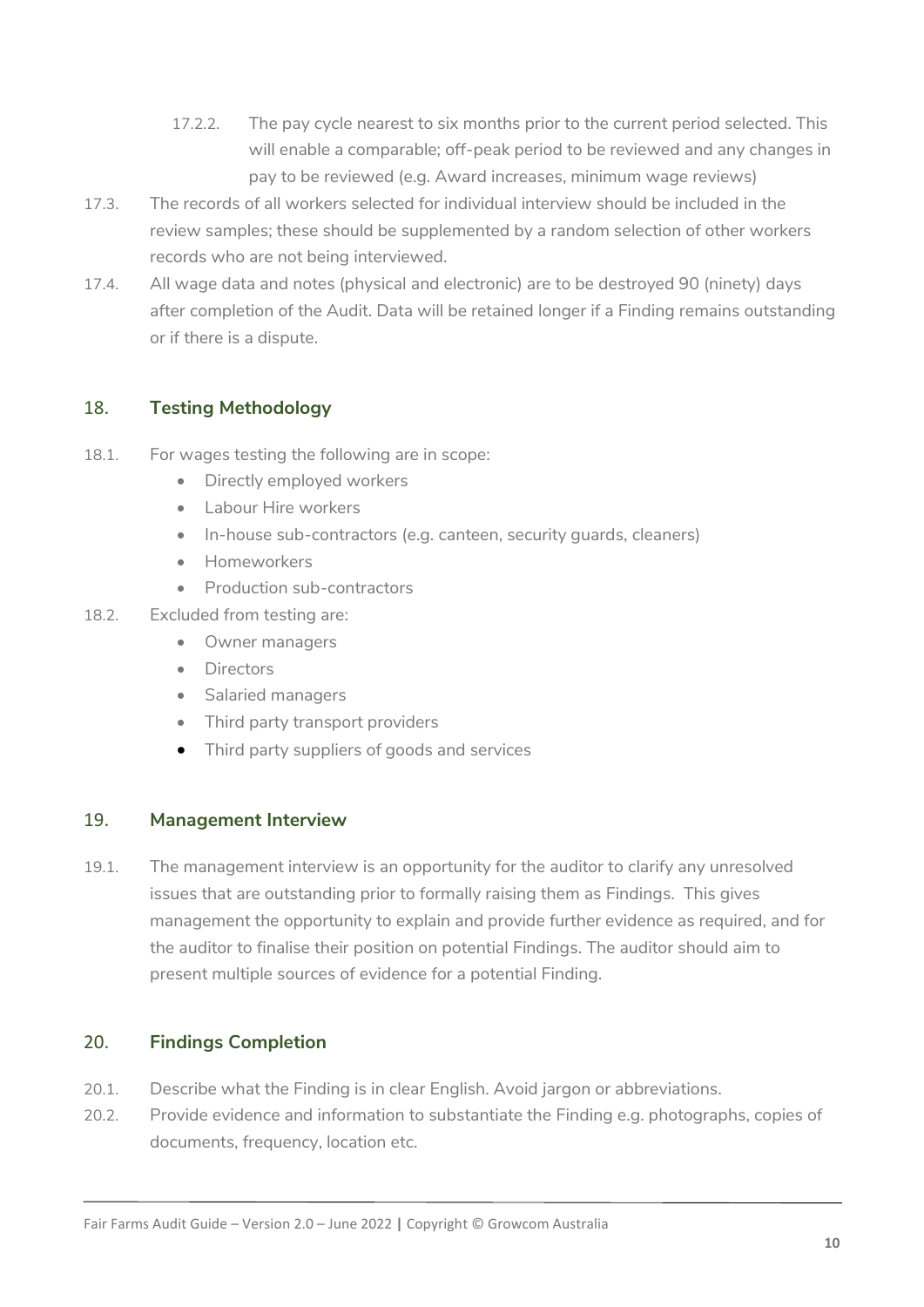- 20.3. Identify whether it is a breach of law or code.
- 20.4. Quantify any financial issues involving cash (e.g. travel costs, fines, bonds, rentals, etc.) (in \$AUSD).
- 20.5. Identify whether it is an isolated problem or a systemic issue.
- 20.6. If the issues have been dealt with by Management during the audit, identify if the action was sufficient.
- 20.7. Note any management or employee comments, including any disagreements or proposed actions.
- 20.8. Don't combine separate Findings. If separate actions are required to correct the Finding, then they should be reported separately.
- 20.9. The Finding detail should be sufficient and clear enough that an independent third party could immediately understand what the issue is.
- 20.10. Auditors should not prescribe how a business must close a Finding such practice would cross the line to consulting and compromises the auditor's independence.
- 20.11. To demonstrate the compliance gap, the auditor may give examples without recommendation - of how other clients have dealt with similar issues and what minimum evidence will be required to close the audit.

## <span id="page-10-0"></span>21. **Closing Meeting**

- 21.1. The aim of the closing meeting is to ensure that the Site's management are clear on what Findings have been observed during the audit and what the next steps are. Ideally, the auditor should be communicating with management during the audit and therefore Findings presented at the closing meeting should not be a 'surprise'.
- 21.2. Thank management for their time.
- 21.3. Reconfirm purpose and scope of audit.
- 21.4. Review each of the Findings with Management, explaining the basis for them being raised.
	- If management present evidence that a Finding is incorrect, then cancel the Finding and remove from the report.
	- If management present evidence that the Finding is valid but has now been actioned, the Finding still stands but the auditor should make clear in the report that the Finding "was closed during the audit".
	- If management dispute a Finding, and the auditor does not concur it should be cancelled or closed, then the Finding should remain, and management asked to submit evidence to the Audit Manager as part of the audit review process.
- 21.5. Management are not required to present an immediate correction plan for any Finding.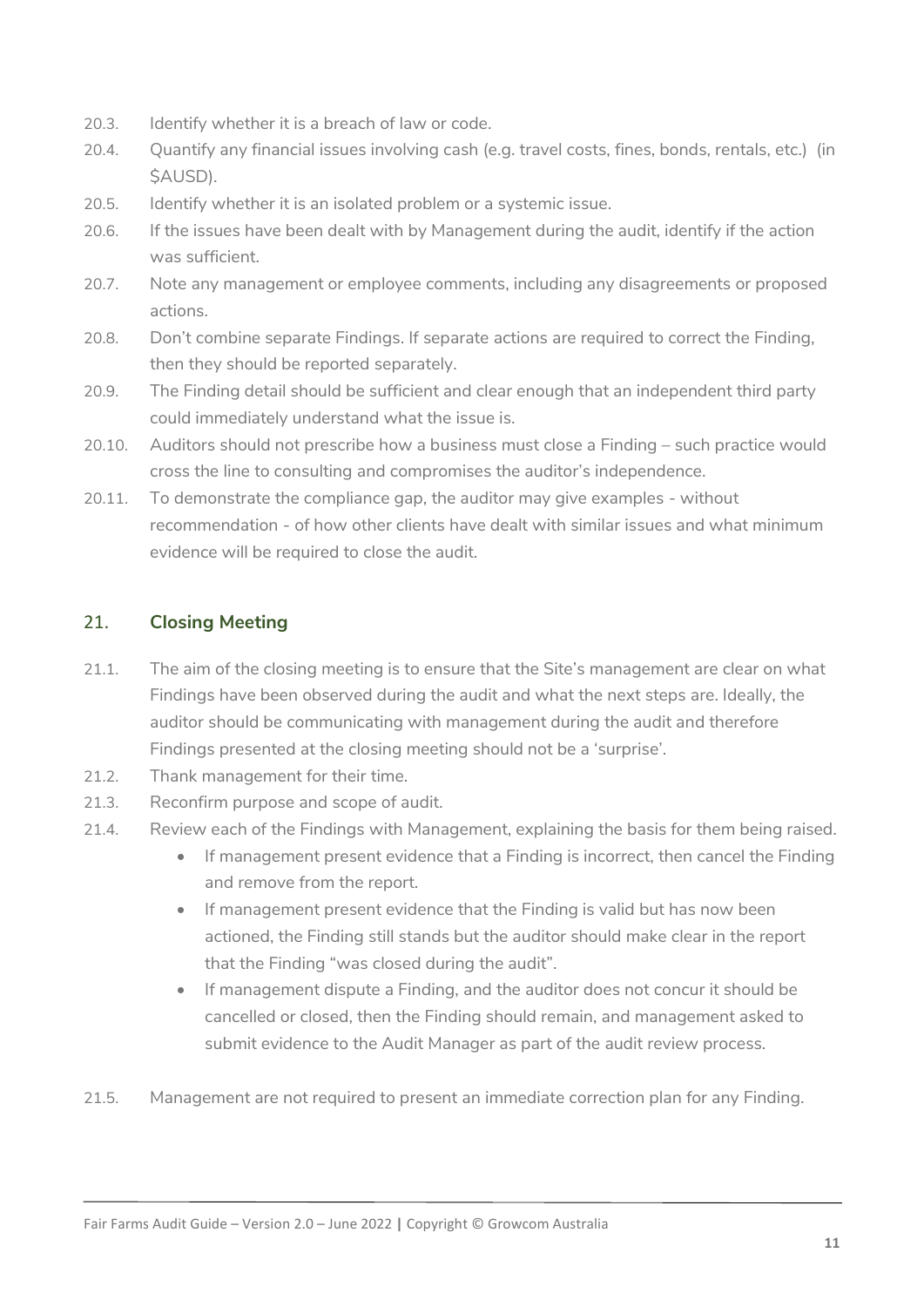- 21.6. A management representative should sign and date the finalised list of Findings. This indicates that management are aware of and have understood the auditor's reason for raising the Finding. Acknowledgement of the Findings by electronic means is acceptable.
- 21.7. Remind Management that the audit will be submitted for technical review by the Audit Manager or reviewer. This may result in Findings presented in the closing meeting being cancelled or amended, or new Findings being raised. Any disputed items will be considered and resolved at this point.
- 21.8. Remind management that once the final report is issued, management will have a set time to correct their Findings. Therefore, management should use the immediate opportunity to start root cause analysis and begin correcting Findings as soon as the auditor leaves site.

#### <span id="page-11-0"></span>22. **Audit Scoring**

22.1. The overall rating of an audit will be based upon the number and severity of Findings in the audit report. For each Finding, a set amount of Audit Points will be accumulated as follows:

#### **Table 1: Scoring of Audit Findings**

| Red Finding (high severity)   | 5 Audit Points |
|-------------------------------|----------------|
| <b>Amber Finding (medium</b>  | 3 Audit Points |
| severity)                     |                |
| Yellow Finding (low severity) | 1 Audit Point  |
| Each Finding Alert issued     | +1 Audit Point |

22.2. The level of severity of a Finding as either high, medium or low is indicated in the Audit Checklist maintained by Fair Farms and provided to the Certification Body. The auditor is free to undertake testing relevant to the Fair Farms Standard that are not listed in the Audit Checklist.

Based on the aggregation of the Audit Points, the audit will be classified as Red (high risk), Amber (medium risk) or Green (low risk).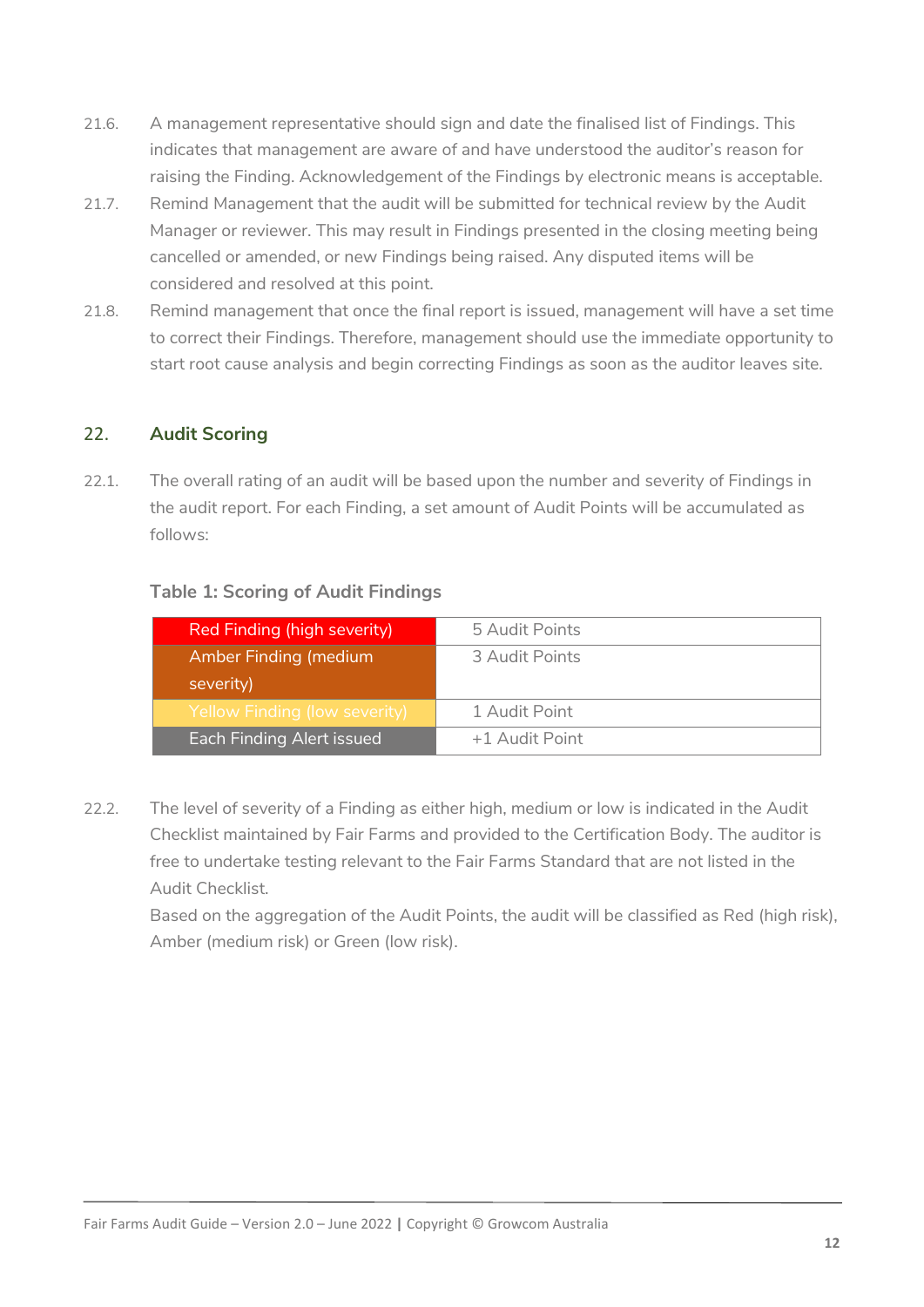#### **Table 2: Audit Outcome Classification**

<span id="page-12-0"></span>

| Classification | <b>Aggregated Audit Points</b> |
|----------------|--------------------------------|
| Green Audit    | 0 Audit Points                 |
| (low risk)     |                                |
| Amber Audit    | 1 to 10 Audit Points           |
| (medium risk)  |                                |
| Red Audit      | More than 10 Audit Points      |
| (high risk)    |                                |

## 23. **Finding Alert**

- 23.1. The Certification Body will communicate any Finding that is of critical severity, as indicated in the Audit Checklist, to Fair Farms as a 'Finding Alert'.
- 23.2. The auditor must communicate any Finding Alerts within one (1) business day and the Certification Body must communicate any Finding Alerts to the Scheme Owner Fair Farms within two (2) business days of receipt of the Finding Alert from the auditor.
- 23.3. Finding Alerts should be communicated using the Finding Alert Form and emailed to admin@fairfarms.com.au.
- 23.4. The Scheme Owner will communicate any Finding Alerts to Registered Buyers nominated by the Participant provided they have consented to sharing that information.
- 23.5. The Scheme Owner will monitor the closing of the Critical Non-compliance the subject of the Finding Alert and inform Registered Buyers
- 23.6. Examples of Critical Non-compliance that would warrant a Finding Alert include but are not limited to:
	- 23.6.1.1 Child labour
	- 23.6.1.2. Workers subjected to physical abuse or sexual harassment
	- 23.6.1.3. Workers exposed to a serious or imminent threat to their health and safety
	- 23.6.1.4. Significant underpayment or non-payment of wages
	- 23.6.1.5. Worker representatives being subjected to adverse action
	- 23.6.1.6. Involuntary or bonded labour
	- 23.6.1.7. Attempted bribery
	- 23.6.1.8. Denial of access or obstruction during audit
	- 23.6.1.9. The examples above are for guidance only and auditors should use their discretion when determining a Critical Non-compliance.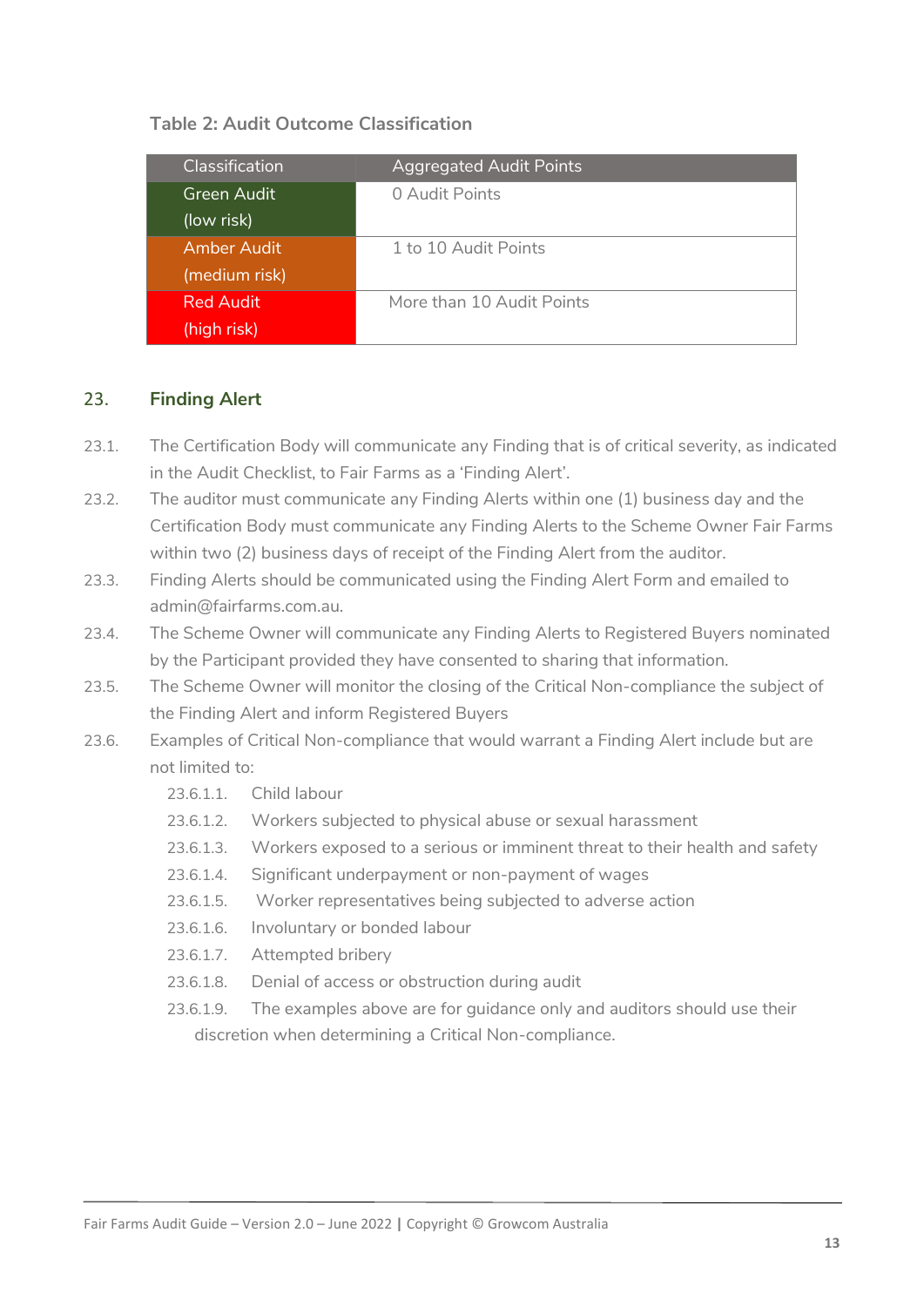## <span id="page-13-0"></span>24. **Recertification Cycle**

24.1. The requirement for the timing of the next recertification audit will based upon the overall rating achieved in the current audit:

**Table 3: Recertification Cycle** 

| Classification     | <b>Recertification Cycle</b> |
|--------------------|------------------------------|
| <b>Green Audit</b> | 36 months                    |
| (low risk)         |                              |
| <b>Amber Audit</b> | 24 months                    |
| (medium risk)      |                              |
| <b>Red Audit</b>   | 12 months                    |
| (high risk)        |                              |

The Recertification Cycles times in Table 3 above prescribes the maximum time that may occur between certification audits.

The Recertification Cycle for a PBU with multiple Sites under the same Fair Farms Certification is determined by the Site with the highest risk Audit Outcome Classification.

Subsequent audits should be scheduled to take place no more than 90 days before the Recertification Audit Due Date and must not take place later than 30 days after the Recertification Audit Due Date (known as the 'grace period').

Fair Farms or the Certification Body may extend the grace period further on a Participant's request where necessary, due to circumstance outside of the Participant's control (for example lack of available auditors, natural weather events that affect production times etc.).

24.2. Refer to section 8 of the Fair Farms Rules for more detail about the Recertification Cycle.

## <span id="page-13-1"></span>25. **Clearing Findings**

- 25.1. Audit Findings will be cleared using a "desktop" methodology. This means that Participants will normally submit their evidence directly to the Audit Manager for review.
- 25.2. An auditor will only be sent out to Site to verify Finding closure(s) in the most serious of circumstances. This will have to be approved by Fair Farms as the Scheme Owner and all costs will be borne by the Participant.
- 25.3. If a Participant and the Certification Body cannot ultimately agree upon the closure of a Finding, this will be referred to the Scheme Owner for final decision. The Scheme Owners' decision is final and cannot be appealed.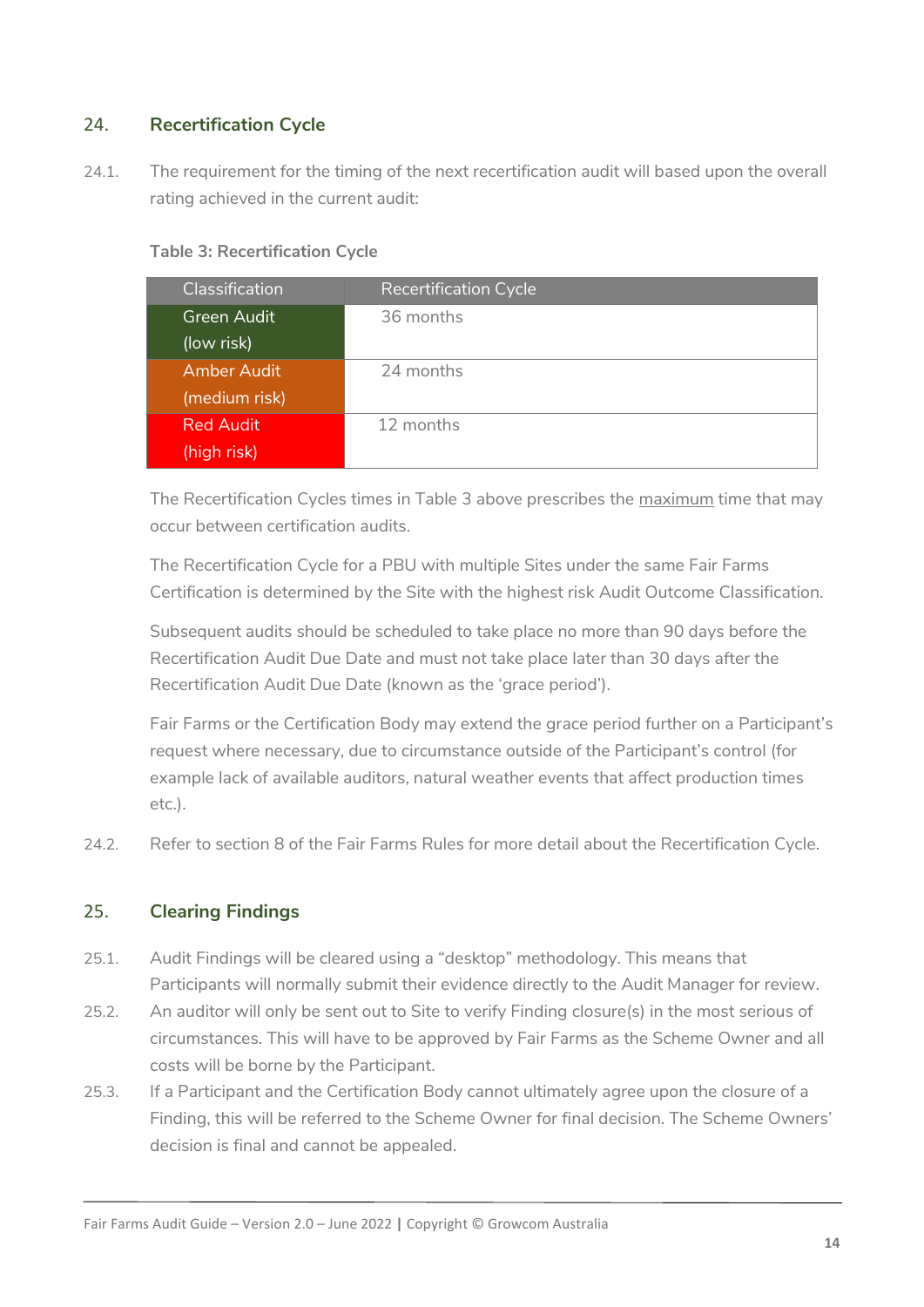## <span id="page-14-0"></span>26. **Timings**

- 26.1. Preliminary audit report to be submitted to the Audit Manager within five working days of completion of the audit.
- 26.2. Audit Manger review of the report, including any amendments, to be completed within fifteen working days of completion of the audit. Report and any Findings to be issued.
- 26.3. Participant's Management to confirm corrective actions for Findings within **thirty business days** of finalised Report being issued. Extensions may be sought from the Certification Body in the case of significant burden (e.g. having to undertake building work that requires planning permission). Extensions will, not be granted simply because corrective actions have been started late.
- 26.4. Certification to be issued by the Scheme Owners within five business days of Findings being closed out and approved by the Certification Body.
- 26.5. Business days do not include weekends and public holidays.

## <span id="page-14-1"></span>27. **Disputes**

- 27.1. In the event of a Participant dispute a four-step process is to be implemented.
- 27.2. Initially, the auditor should attempt to resolve the dispute locally. In many cases, referring to the available guidelines, standards and evidence can resolve misunderstandings.
- 27.3. If the Participant is not satisfied with the local resolution by the on-site auditor, they should escalate their issue to the Program Manager. The Audit Manager will review all available evidence.
- 27.4. If the Participant is not satisfied with the proposed resolution by the Audit Manager, they can escalate to the Certification Body's independent Quality Manager. The Quality Manager will implement the Certification Body's independent complaint and dispute procedure and proved a formal response in writing.
- 27.5. If a Participant and the Certification Body cannot ultimately resolve the issue, this will be referred to the Scheme Owner for a final decision. The Scheme Owners' decision is final and cannot be appealed.

#### <span id="page-14-2"></span>28. **Remote provision of audit evidence**

28.1. Where Fair Farms and a Certification Body have agreed a protocol, some audit evidence may be provided by a Participant to a Certifying Body prior to the agreed audit date. Documents such as time and wages records, payslips, policies and procedures, records of training or induction may be supplied in advance of an audit to increase efficiency but the provision of some evidence by remote means can only supplement an on-site audit.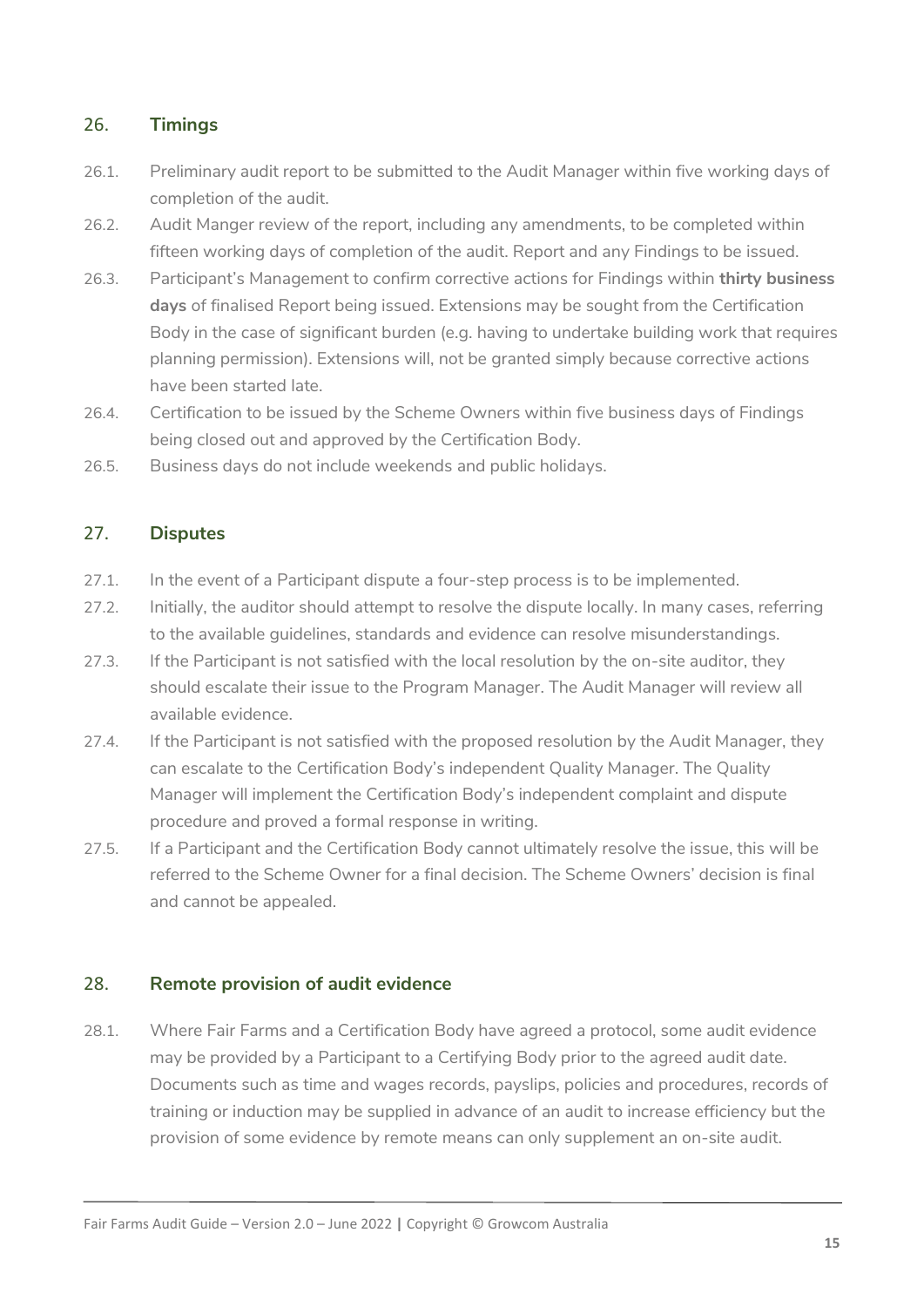# <span id="page-15-0"></span>29. **Glossary**

| Agency Labour        | A worker at the site, which is not directly employed by the              |
|----------------------|--------------------------------------------------------------------------|
|                      | Participating Business Unit, but who is supplied by a third-party labour |
|                      | hire provider.                                                           |
| <b>APSCA</b>         | Association of Professional Social Compliance Auditors                   |
|                      | https://www.theapsca.org/                                                |
| Auditor              | An independent qualified person appointed to carry out the audit. An     |
|                      | employee or contractor of the Certification Body.                        |
| Certification        | The Fair Farms approved organisation carrying out the audit. Often       |
| Body                 | referred to as "the auditors". Appointed by the Participant from a list  |
|                      | approved by the Scheme Owner                                             |
| Finding              | A non-compliance with the standard against which the Site is being       |
|                      | audited. Management are expected to develop corrective actions to        |
|                      | rectify the non-compliance.                                              |
| <b>Finding Alert</b> | A finding during a Fair Farms Audit that constitutes a Critical Non-     |
|                      | Compliance, as indicated in the Audit Checklist, and which the           |
|                      | Certification Body communicates to Fair Farms.                           |
| Homeworker           | A person who carries out work for a business from their own home as      |
|                      | opposed to the Site location.                                            |
| <b>HR</b>            | Human Resources.                                                         |
| Management           | Participant employee(s) who are responsible for and have control of a    |
|                      | Participants business' activities in smaller organisations, these roles  |
|                      | may be synonymous with the owners of the business.                       |
| Audit Manager        | An independent qualified person employed by the Certification Body       |
|                      | who reviews the preliminary audit report to ensure it complies with the  |
|                      | program standards. Implements the audit of the Certification Body.       |
| Scheme Owner         | Queensland Fruit and Vegetable Growers Ltd trading as Growcom            |
|                      | Australia, being the organisation that owns and implements the Fair      |
|                      | Farms Training and Certification Program and Standard and authorises     |
|                      | certification.                                                           |
| Site                 | The location at which the audit is being carried out.                    |
| Youth Worker         | A worker who is less than 18-years-old.                                  |
| <b>WHS</b>           | Work Health and Safety. Sometimes referred to as "OHS"                   |
|                      | (Occupational Health & Safety) or just H&S                               |